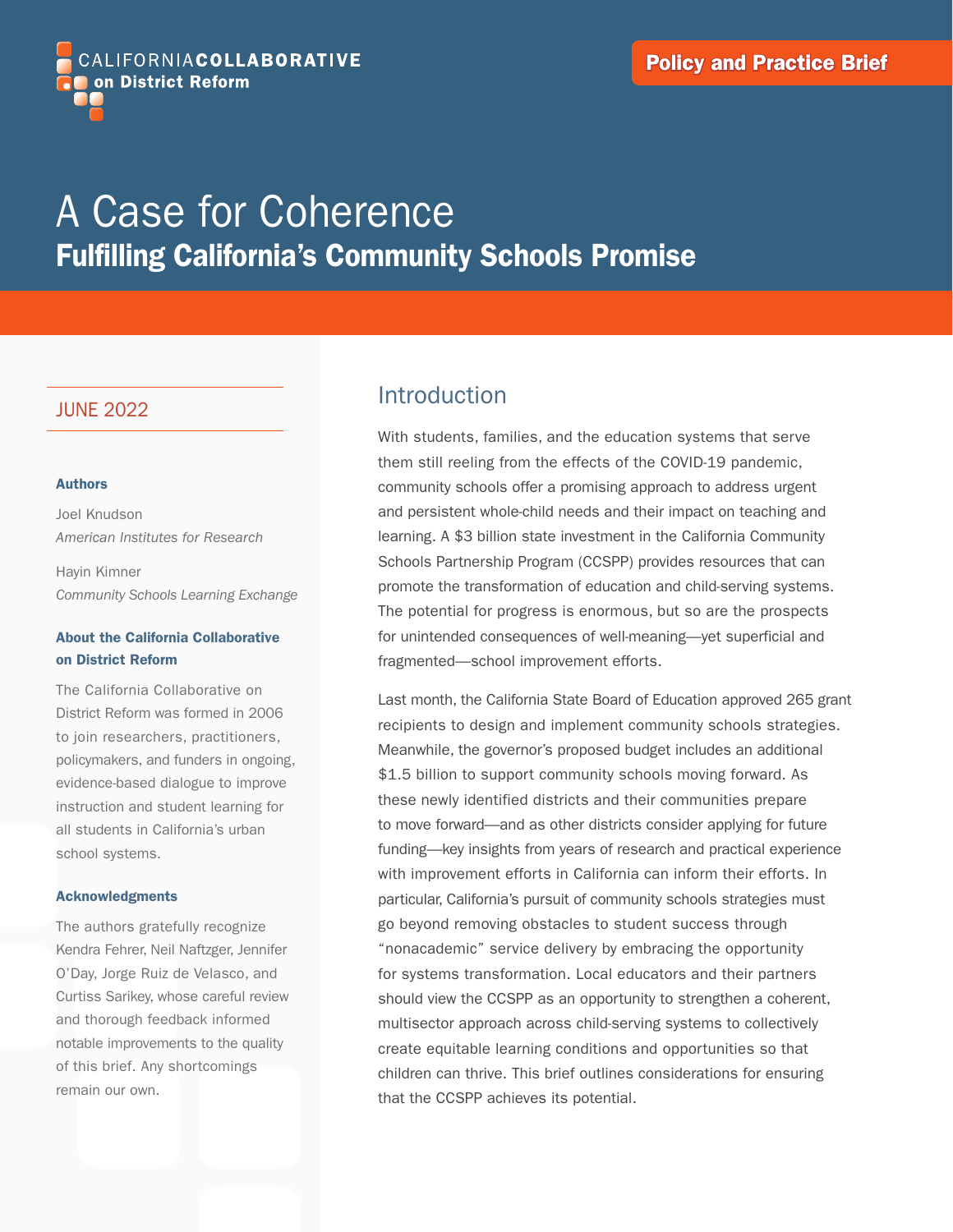<span id="page-1-0"></span>The insights in this brief reflect discussions at a November 2021 virtual meeting of the California Collaborative on District Reform, which used the context of Garden Grove Unified School District (USD) to explore approaches to ensuring whole-child well-being during the transition to pandemic recovery. Quotes in this brief come from a collection of Garden Grove USD students who joined the meeting to share their experiences during the COVID-19 pandemic and ideas for supporting social, emotional, and mental well-being and fostering academic progress. The brief also draws on the work of the Community Schools Learning Exchange and ongoing attention within the California Collaborative to connections between state policy and local improvement efforts. For additional resources from the November meeting, including a summary of the group's discussions, see [https://cacollaborative.org/meetings/meeting45.](https://cacollaborative.org/meetings/meeting45) For more information about the Community Schools Learning Exchange, please visit [https://cslx.org](https://cslx.org/).

# Students and School Districts Have Been Strained to a Near Breaking Point

As the 2021–22 school year draws to a close, California educators, students, families, and communities continue to navigate a state of prolonged and volatile health emergency. Just as widespread access to vaccines for children helped create a sense of stability in schools, the spread of new COVID-19 variants compounded the challenge of ensuring safe and healthy learning opportunities for students and adults. Meanwhile, too many students continue to suffer from the lingering and ongoing effects of the pandemic, which has further exacerbated racial and socioeconomic inequities that have persisted for generations. The result is that students and the educators and school systems that serve them have been strained to the very limits of their capacity.

## Student Healing and Progress Require Attention to Academic, Social, Emotional, and Mental Well-Being

Student experiences during the past 2 years reveal a host of challenges that stand in the way of their ability to thrive. Disruptions to the learning environment and to the human relational dimensions of teaching and learning during the pandemic interrupted academic progress for many

students. Early analyses found that students exhibited less growth in mathematics and English language arts during the pandemic than they had in prior years. Although the data revealed unfinished learning as a problem across student groups, the gaps were more pronounced for Black and Hispanic students, English learners, and students from low-income families.<sup>[1](#page-11-0)</sup>

Perhaps more important than stalled academic learning is the frayed social, emotional, and mental well-being that students have endured. Anxiety grew from threats to health and safety for students and family members, especially during the many months when details about the virus were still emerging and vaccines were not yet available. At the same time, economic distress added new sources of worry and forced many students to contribute to their family's financial stability by working while also adjusting to the new normal of virtual schooling. In cases where hardship forced students into multifamily living situations, the concentration of people in shared spaces compounded disruptions to the home learning environment.

In the scramble to respond to school closures and transition to distance learning, there was an increased recognition that schools often were well positioned to provide the resources needed to assess and address students' and families' basic needs. Although districts and schools mobilized around the technical logistics of laptop and meal distribution, the in-person relationships with caring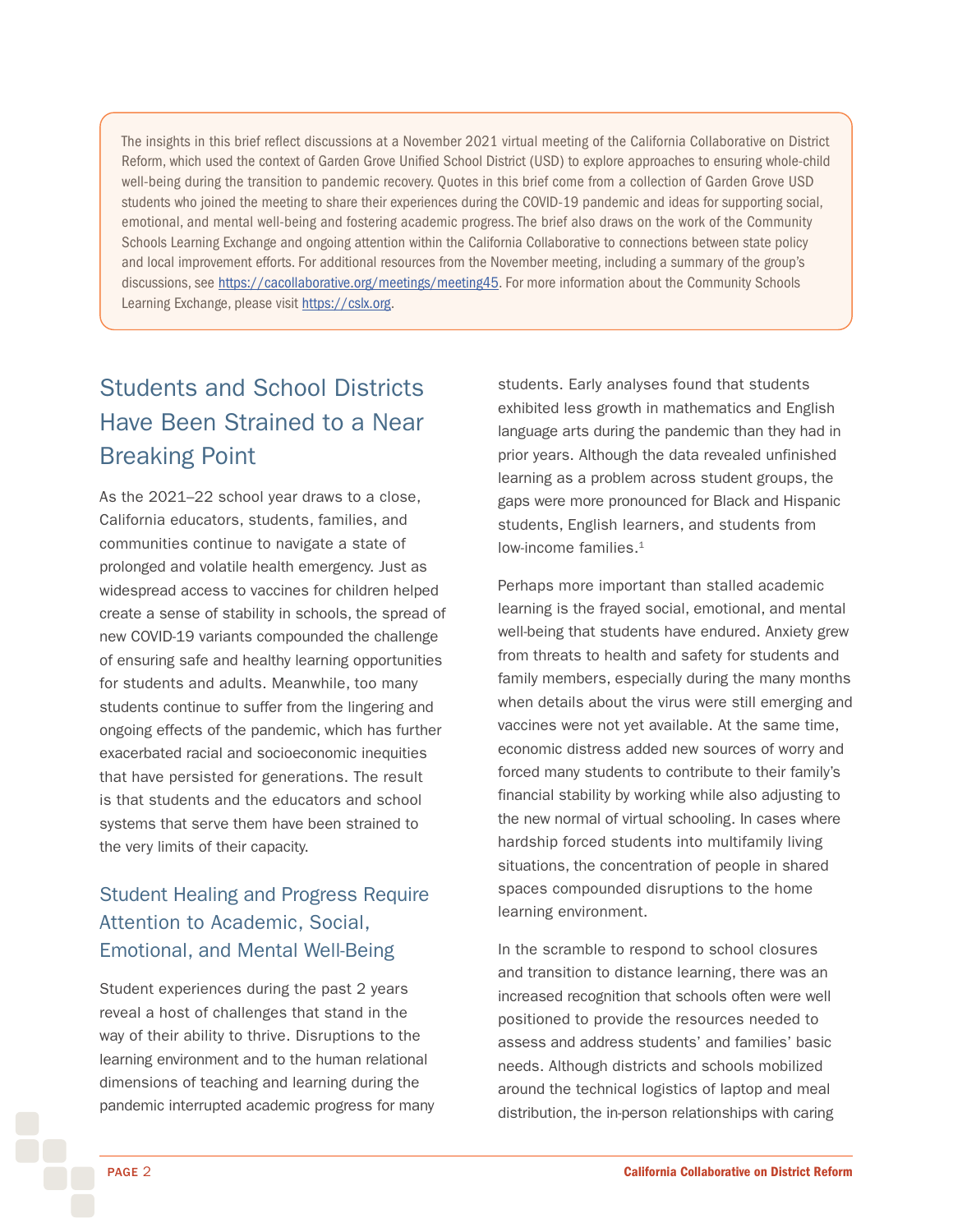<span id="page-2-0"></span>adult staff and peers that often were key sources of student support were crippled. Remote learning and social distancing took away opportunities for peer interaction. Moreover, the loss of the school environment robbed students of a sense of community and belonging that was vital to their overall well-being. As one Garden Grove USD high school student explained,

For many students like me, school was a gateway to a different world. It was to kind of just get out of our home sometimes, to get away from family problems—because those things happen—to get away maybe from grief.

#### Another student added,

Some kids didn't really have anything to go to because a lot of kids from our school come from low-income families, broken families, hard situations . . . . They didn't have the support systems they might have had at school. Like, I know a lot of teachers can be very impactful in their lives. They could have someone to look up to, but because we didn't have this for almost 2 years, kids kind of stopped seeing the point of that, stopped seeing the point of school.

These factors were amplified for students who have been historically underserved in public school systems. Rates of infection, job loss, and other effects of the pandemic were more severe in low-income families and among Latinos and African Americans. To be clear, COVID-19 did not create the disparities in opportunity among students. However, inequality in schools and our communities has become impossible to ignore.

### Educators and Education Systems Are Overwhelmed

With these challenges, districts and the educators who run them are overwhelmed and burned out. Teachers and administrators carry the mounting and unrelenting mental and emotional loads that have accompanied 2 years of pandemic-related

adjustments.[2](#page-11-0) The disruptions to personal and professional stability and efficacy only skyrocketed during the spike of the Omicron variant in early 2022, which forced administrators in some school systems to teach classes simply to cover widespread teacher absences. Even as vaccinations and changing public health mandates slowly allowed for some version of "normality," the work of educators remains far from the stable predictability that can foster ideal levels of strategic planning and activity. Thus, even with the availability of new financial resources through COVID-19 relief funds and new state investments in California, it is difficult for local leaders to ensure that efforts to support students are aligned, mutually reinforcing, and sustainable beyond the expiration of onetime funding streams. Staffing shortages, meanwhile, challenge districts' abilities to take advantage of new dollars when they struggle to fill existing positions, let alone roles that can enable the success of new programs.

## Community Schools May Offer a Way to Frame a Path Forward

Schools and districts need to develop stronger systems and capacity to facilitate access to effective services and opportunities that support positive youth development. Community school strategies represent promising approaches to coordinating available resources in service of student learning and well-being. Beyond coordinated support services, however, the new state funding opportunity conceives of community schools as a vehicle to provide a coherent approach to actualizing differentiated, inclusive, and equitable teaching and learning. In the slow recovery from the COVID-19 crisis, this whole-child approach also can offer a comprehensive way to help ensure that students and their families can secure essential services, and students are supported to learn. Moreover, at a time when teachers are exhausted by the pandemic experience, community schools can help make schools more supportive spaces for educators.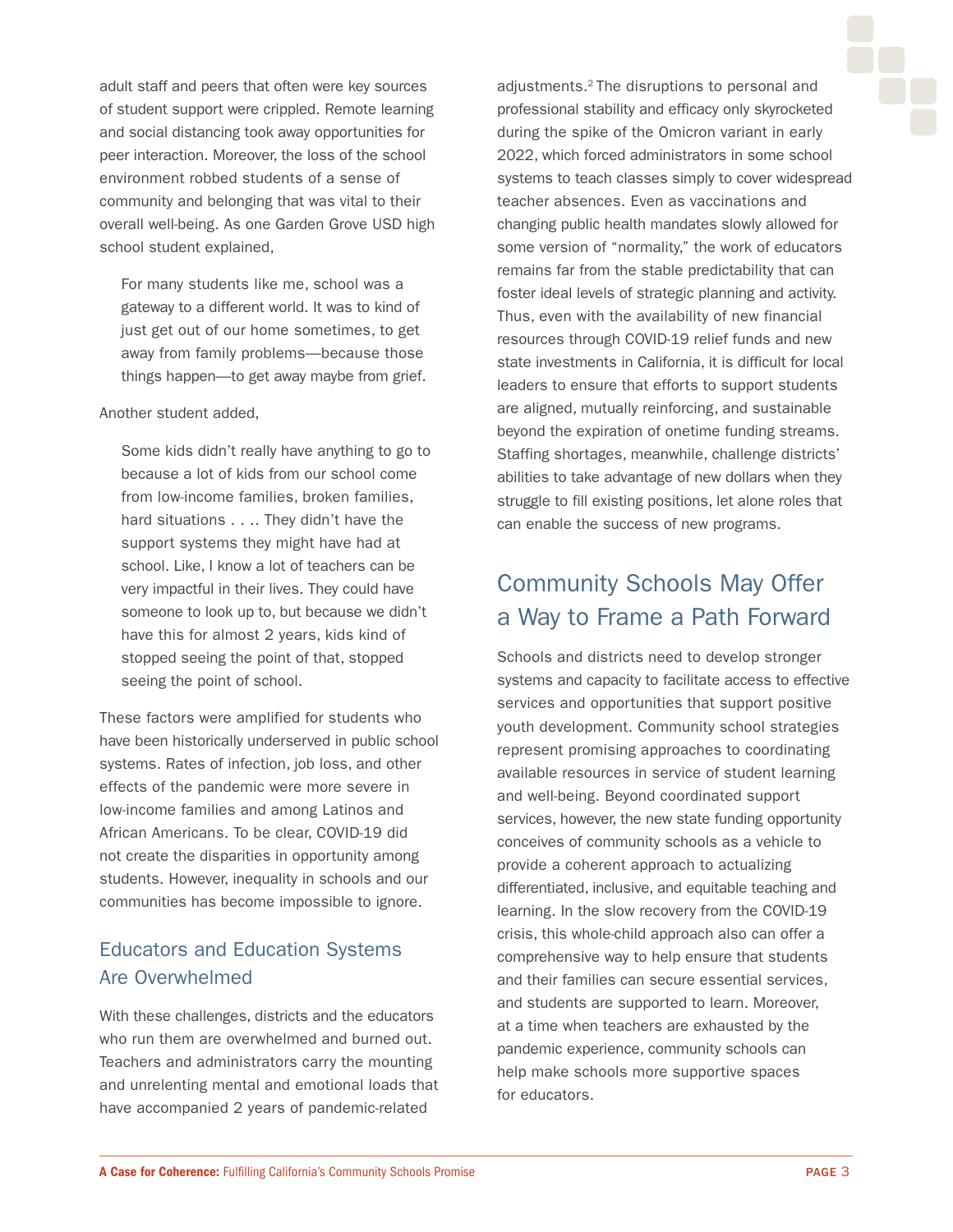### <span id="page-3-0"></span>Community Schools, Then and Now

Related in large part to available state and federal funding, community schools have recently attracted a great deal of attention, yet with the wide variety of conceptual models and variations that have been employed in recent years, shared understanding of what the term entails remains elusive. Indeed, conceptions of community schools have evolved in response to the changing realities of student learning conditions and the institutions that create them[.3](#page-11-0) The lessons learned from decades of implementing community schools—as well as certain programmatic features that often are part of community schools—can help inform the path forward.<sup>[4](#page-11-0)</sup>

Earlier iterations of community schools often focused on noneducational responses to a student's external environment.[5](#page-11-0) By securing and delivering student support services and addressing barriers to learning, schools looked to outside resources (e.g., expanded learning partners, student and family services, health providers) to fortify stressed systems of public education. Concepts of cross-sector "collaboration" and "seamless integration" sought to better connect child-serving fields by opening the doors to the school to allow services to come in. Rarely, however, did this effort extend to opening the doors to classrooms and considering what whole-child approaches required of instructional pedagogy or how the organization and leadership of schools themselves might change.

Although there was value in bringing much-needed resources to school campuses, these efforts to coordinate supports often paid insufficient attention to how the actual organizational systems and professional norms of schooling—for example, classroom instruction and school governance or the practices of other youth-serving organizations and institutions—also would need to change. Without attending to how those foundational habits and practices contributed to disparate outcomes for

students, meaningful, measurable, and scalable change was difficult to achieve. Instead, programs and interventions—even those that had some positive impact—largely coexisted within an unchanged system and "tinkered" around the edges of reform.<sup>6</sup>

Today's opportunities to implement community school strategies to support student learning must start in a place that promotes system transformation: not only addressing external environmental barriers to school success but also concurrently examining and reforming the underlying internal classroom, school, and district behaviors that hinder student-centered collaboration, partnership, and teaching. For long stretches in the history of American public schooling, schools have been organized to prioritize hierarchy and efficiency—that is, students and their families are passive actors, and the adults around them work in isolation according to their own interests, disciplines, professional languages, and customs. Effective community schools intentionally disrupt those norms and strengthen a coherent, multisector approach to whole-child teaching and learning.

A community schools approach is grounded by the science of learning and development<sup>[7](#page-11-0)</sup> and recognizes that young people (and adults) learn best when they feel known, understood, supported, and engaged.<sup>8</sup> By building from the knowledge and assets of students and their families, community schools prioritize relationships and collaboration across a community to foster high-quality, nurturing, and equitable learning environments. Community schools engage students by providing meaningful, community-connected learning opportunities<sup>9</sup> while also embedding integrated care and services that leverage resources across interdependent child- and family-serving systems so that young people are recognized, valued, and supported. School reform strategies such as inclusive practices, community and culturally responsive teaching, linguistically sustaining practices, integrated social-emotional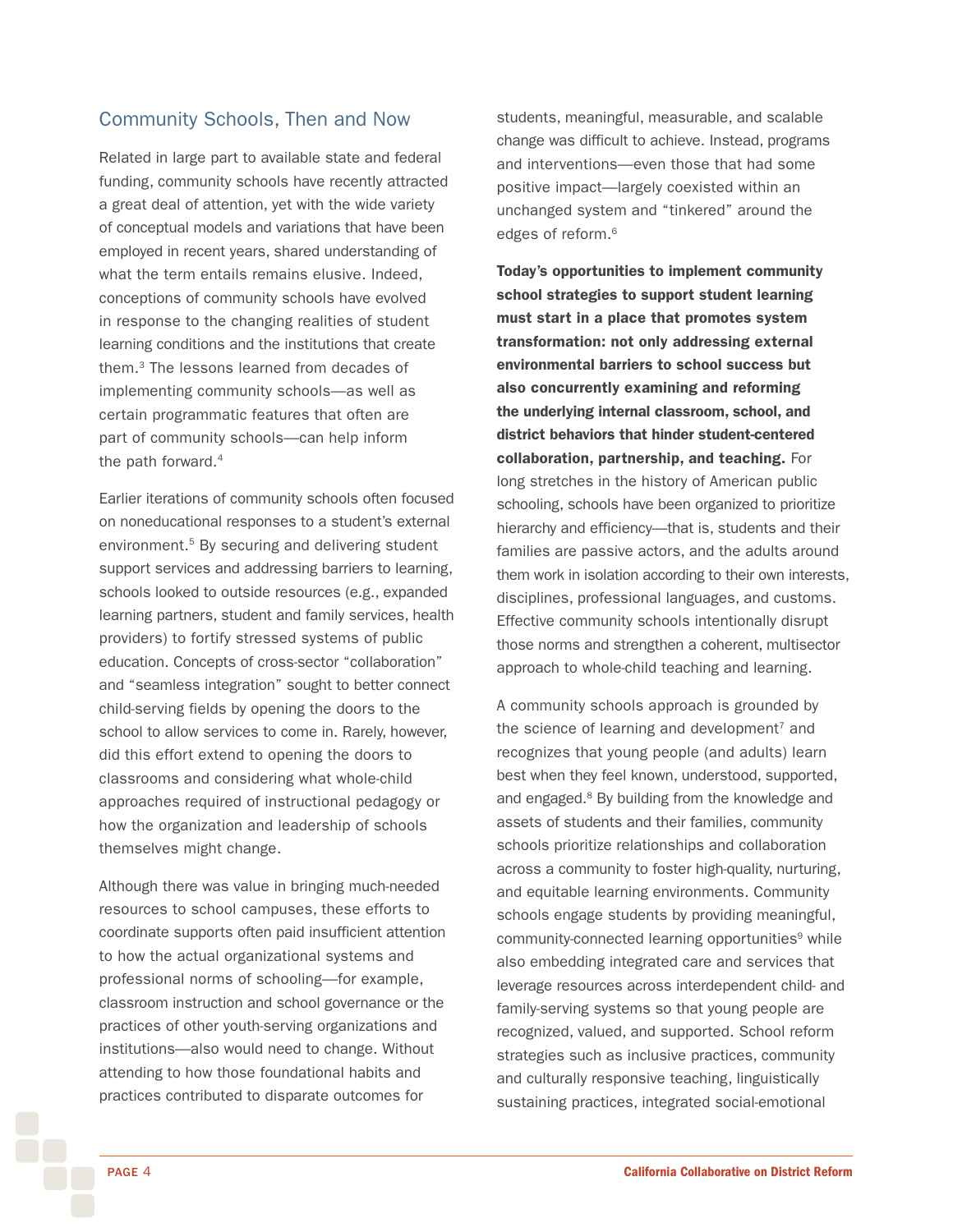

<span id="page-4-0"></span>learning, multitiered systems of support, restorative justice, and linked learning should not be seen as competing efforts. Rather, they are critical and interconnected components of a community schools approach to teaching and learning.

## How Community Schools Can Help Address the Challenges Facing School Systems

A growing understanding of the various institutional and social factors that shape student learning opportunities—informed, for example, by advances in the science of learning and development and greater awareness of disparities among students during the COVID-19 pandemic—has sparked an interest in tackling the deep-seated problems and institutional dissonance that exist within and across school systems and their respective child- and youth-serving advocates. However, that interest has been translated into myriad programs, grants, initiatives, templates, and trainings. The resulting "alphabet soup" of education equity-minded reforms does little to support districts and schools in investing in focused change efforts, and unintentionally may exacerbate the disparities in attention span, resources, capacity, and outcomes that exist between those districts and communities with means and those without.<sup>[10](#page-11-0)</sup>

It is no surprise, then, that advocates and decision makers in early childcare education, health and human services, and justice communities see that collaboration with K–12 systems is harder than it seems. Moreover, education leaders and their potential partners often find that integration of services for prevention and early intervention is near impossible given the demands and implementation priorities placed on educators and school leaders, plus the sometimes-unintentional policy barriers that can stymie effective partnerships. For example, differences in accountability structures, funding streams, organizational cultures, and communication styles across student- and family-serving

organizations can complicate attempts to align supports and work effectively together.<sup>[11](#page-11-0)</sup>

A transformational approach to community schools values the individual ingredients in the state's alphabet soup of education reform priorities but posits that no single solution, framework, or intervention will achieve success by itself. Furthermore, the most powerful interventions must fundamentally support high-quality teaching and learning in classrooms within the complexity of school systems that are tied to the community in which they sit. There is a need to understand and guide change processes that can cultivate a cross-sector readiness for transformation that not only includes but also looks beyond securing resources that support a whole-child approach to teaching and learning.

# Mindsets and Approaches That Are Vital to Effective Community Schools

Insights from meetings of the California Collaborative on District Reform have repeatedly emphasized several key factors that are vital to the effectiveness of any state policy effort. The November 2021 meeting highlighted the application of these dynamics to the work of community schools.

## Connect Community Schools Work to Student Learning Outcomes

Fundamentally, community school strategies are about student success, and learning contexts and opportunities reflect what we know from the science of learning and development. Thus, it is essential that all community school partners understand their contribution toward improved student learning. Effective community schools often provide multiple supports for overall well-being that help students and families feel loved and experience a sense of belonging that can enhance engagement in their school. Emphases on social justice can help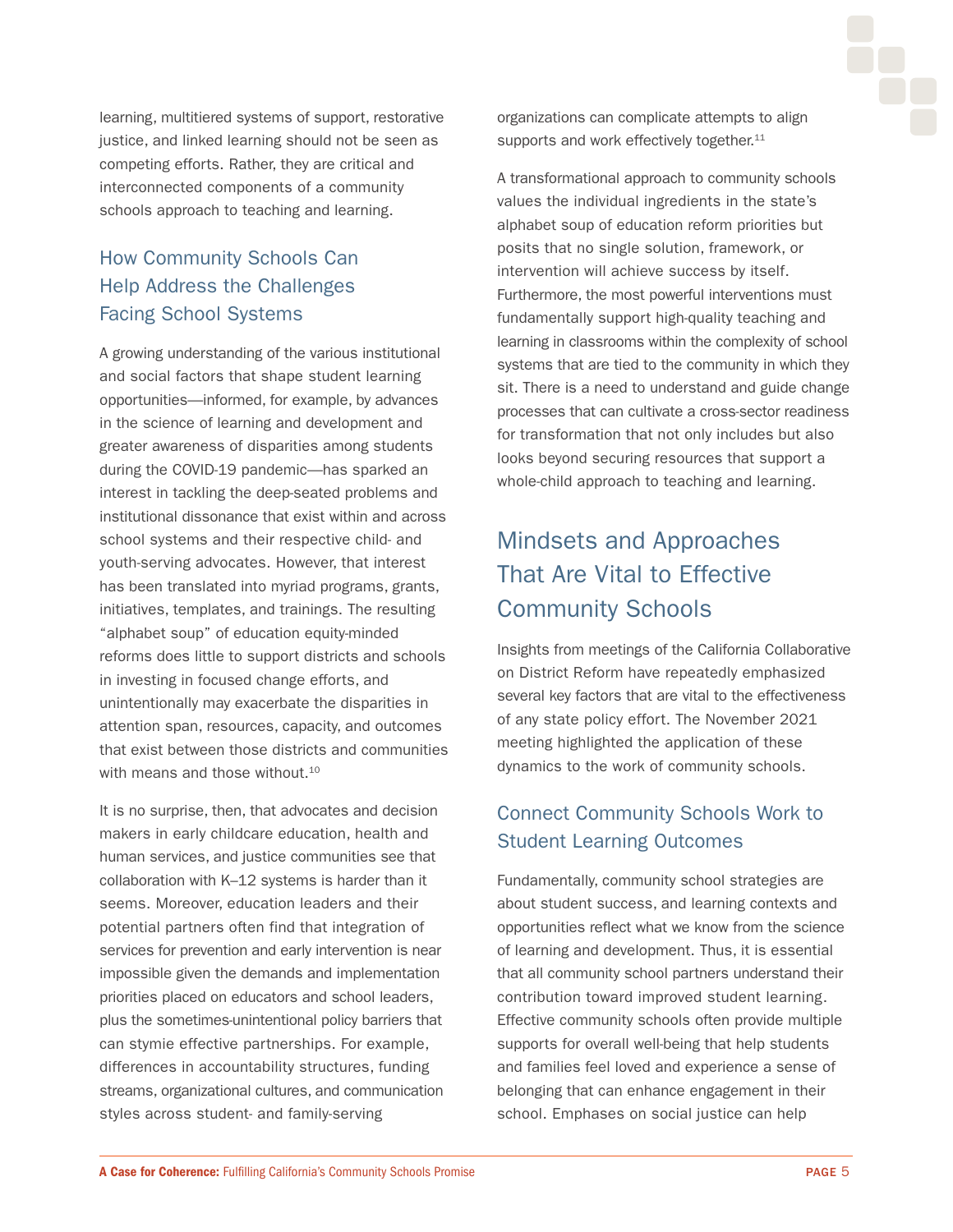<span id="page-5-0"></span>highlight and address barriers to success for students who are historically underserved and empower them to develop a sense of agency in their learning environment. Such an approach to building community schools is necessary and may be instrumental to ensure academic success, particularly for those students who have been most marginalized and underserved by the educational system. However, they are insufficient to prepare students to thrive after high school in college, the community, and life. If the goal is to impact academic outcomes, it is important to explicitly name the role of teaching in community schools. As Marty Blank and Jane Quinn reflected on more than 20 years of community schools development, "good student support systems cannot compensate for a weak core instructional program that is not responsive to individual student development and learning needs (including social, emotional, and cognitive)."[12](#page-11-0) The work of all partners therefore needs to align with the opportunities and expectations for academic learning.<sup>[13](#page-11-0)</sup>

### Start Where You Are

Community schools work is developmental and takes time to initiate and embed into the work of school systems and their partners. The prospect of new financial resources made available through the CCSPP might prompt applicants to design their efforts according to the requirements of an external grant program. Instead, district leaders should define their first steps according to their existing strengths and the places in which the district has leverage to improve. For example, many communitybased, expanded learning partners—once just seen as providing out-of-school time care and nonacademic "enrichment"—were invaluable learning supports for students and families during the pandemic.<sup>14</sup> In Oakland USD, expanded learning professionals were part of developing the reopening plans for schools, including a toolkit to support school site teams, principals, and full-service community school coordinators to understand

collectively the priorities and needs of each school and how they might redesign services. These conversations informed the development of an integrated learning delivery model through which expanded learning providers partnered with teachers during the virtual school day. This experience helped strengthen a collaborative approach to more intentionally leveraging learning opportunities and staff to best serve students.

The good news is that many districts and schools already operate elements and principles of community schools without using the label. These practices often take the form of explicit and meaningful student voice and choice, parent engagement, and inclusive and consistent site leadership. Existing initiatives within many districts—for example, a Safe and Welcoming Schools effort in Garden Grove USD that seeks to create a safe and supportive environment for all students and families—are already consistent with a community schools approach.

There is more good news: Even more districts embraced key aspects of community schools work during the pandemic. On-site services that ranged from meal distribution to wellness centers to COVID-19 testing and vaccination gave students and families access to supports for their overall well-being. At the same time, expanded family engagement and access to tutoring services during periods of remote instruction created vehicles for learning outside the physical classroom space. Teachers who cultivated strong connections with their students were more readily able to pivot to distance learning by assessing technology (and other support) needs, creating opportunities for community-connected learning, and actively supporting families to be engaged in their student's learning[.15](#page-11-0) The CCSPP and other state investments provide even more resources to sustain and extend these efforts. Moving forward, districts can build on these successes and other aspects of their current circumstances to foster community schools work. For example, facilities in districts with declining enrollment can become spaces to house services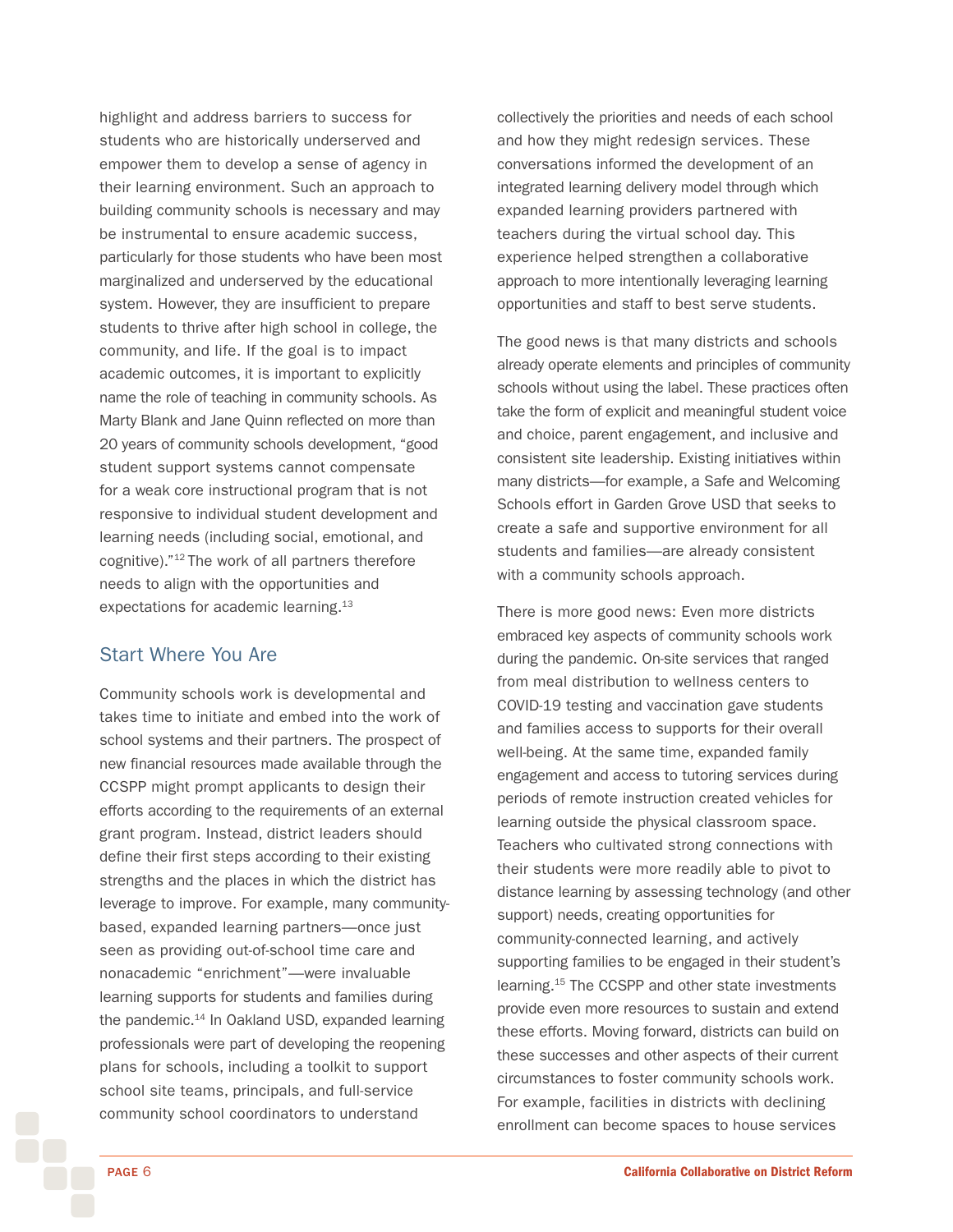<span id="page-6-0"></span>for students and families and even generate income that helps sustain the work.

Whatever path a district or school designs for embarking on community schools work, building from a place of strength can smooth the journey forward and ensure its sustainability. Seeing community schools efforts as an opportunity to deepen and expand existing work and relationships enables educators to build from a place of familiarity and experience rather than embrace an entirely new mode of operation at a time when workloads are already overwhelming. Moreover, by leveraging strategies and cultures in which educators are already invested, districts can achieve stronger buy-in from educators within their systems as well as from outside partners.

## Establish Coherence Around a Clear Vision

The work of a school system should center on a clear vision that reflects the priorities and realities of the district and its community.<sup>16</sup> For example, if the district's vision for student learning emphasizes social and emotional development alongside academics, then this integrated focus should be evident in curriculum and pedagogy, interaction patterns in classrooms and extracurricular activities, and community partnerships.

Nevertheless, a clear vision alone will not result in coherence. Active, intentional, and explicit coordination is critical for success. However, aspects of the current environment—coupled with past patterns of policymaking in the state—could undercut the potential for achieving and sustaining a coherent and responsive approach at the local level. A wave of separate funding streams, for example, each with specific requirements for achieving siloed programmatic goals, can lead to fragmentation and compliance-oriented responses rather than thoughtful integration of those goals and funds into the ongoing work of the district and its schools.[17](#page-11-0) But if districts design their plans in

a way that fosters coherence and long-term commitment to systemic change, they can resist pressures to fragment their improvement efforts to align with specific funding streams or grant requirements rather than an overall district vision. District leaders can invest in long-term relationships rather than rush to meet surface-level, transactional commitments to grant requirements. Design and implementation decisions can help districts and their partners harness human capital and expertise rather than become overwhelmed by unmet capacity needs. Measures of success can honor system transformation and student experience rather than compliance with a set of programmatic requirements. These metrics can focus everyone's attention on the same key goals—to keep everyone in the community rowing in the same direction rather than establish different expectations for different programs.

### Sustain the Focus Across Time

Finally, improvement requires sustained and focused attention across time. This implies consistency of available funding to support the work, structures, and processes to embed it into the daily activities of staff and students, and most important—avoiding the temptation to abandon a promising approach in favor of a newer, shinier program when student test scores do not skyrocket overnight.

Cautions about sustainability are especially important in this moment of transition to pandemic recovery. An influx of federal and state funds has provided districts with unprecedented resources to support improvement efforts. If used strategically, district leaders and their partners could leverage this funding to help build an infrastructure for high-quality community schools work, such as shared data systems and professional learning to support cross-sector, whole-child learning communities. However, if system leaders were to use onetime funds to create new positions and programs that they cannot support when such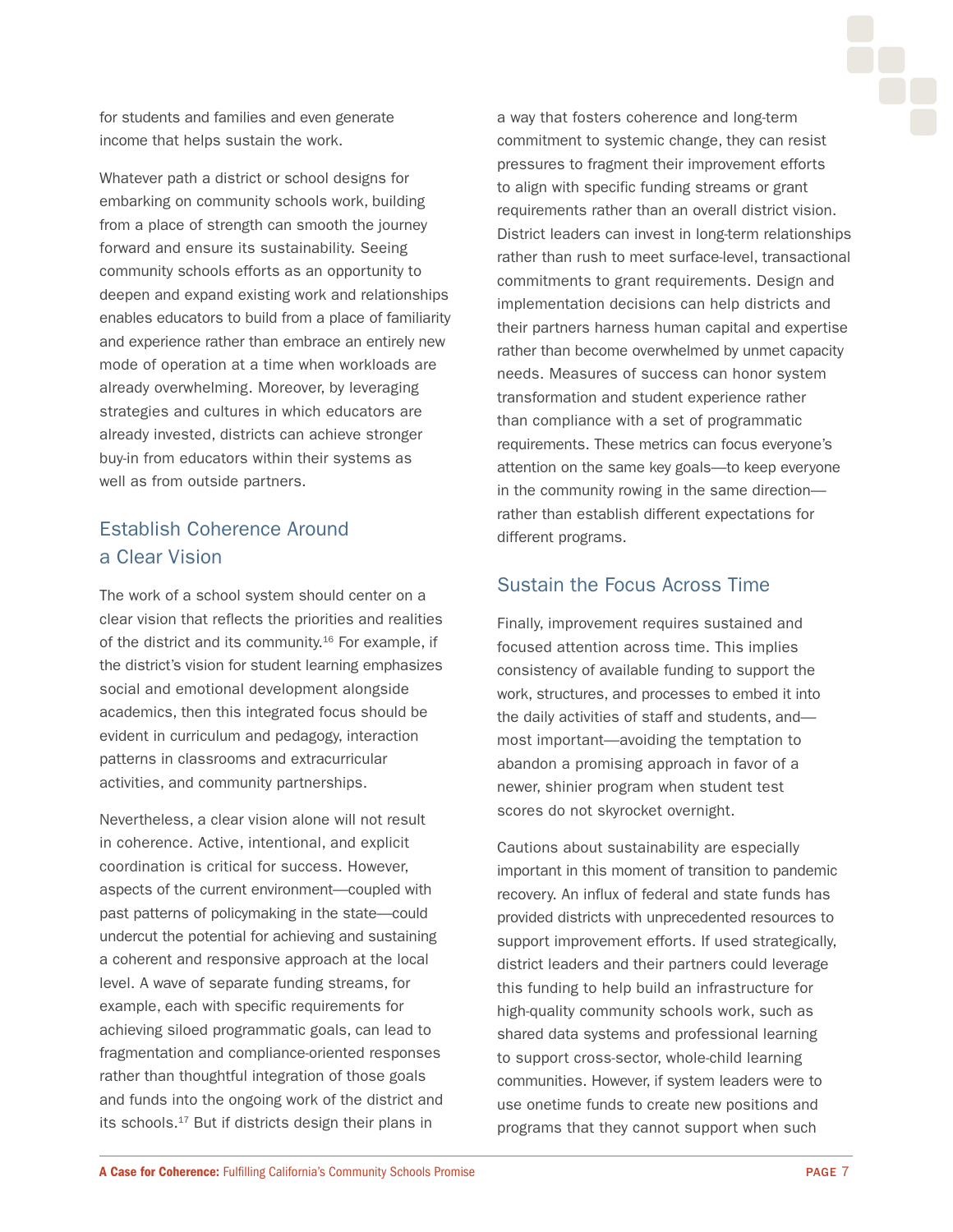<span id="page-7-0"></span>funding sources expire, they could undermine community schools efforts by removing the very aspects of a system's approach that enabled its early success. Moreover, if state and district approaches to funding community schools promote a traditional mentality of securing funding to do the work on top of the regular work of schooling, rather than pursuing sustainability through rearranging approaches to funding and staffing, maintaining a commitment to community schools across time will be difficult. Fundamentally, questions about sustainability also underscore the critical importance of basic funding adequacy to support whole-child approaches to teaching and learning.[18](#page-11-0)

# Supports That Can Help Districts Build Capacity to Embrace Community Schools Work

Because a formal commitment to community schools represents unfamiliar territory for many districts, supports in several domains might enable districts to take advantage of a community schools approach. The statute for the CCSPP called for the creation of at least five regional technical assistance centers plus a state lead technical assistance center to articulate the content and process of technical assistance for planning and implementation grantees. Perspectives from Collaborative members suggest areas in which supports may be most important.

Community schools are a personnel-intensive approach to system transformation at a time when districts have limited personnel. In a productive community school, central office and school staff establish and maintain relationships with partner organizations and strengthen the voice and role of students and families in school. Community liaisons or community school coordinators can be instrumental in connecting and elevating these voices. Just as important is the role of a strong

principal who can champion community schools work, model and facilitate inclusive leadership, and guide the integration of efforts with a clear instructional vision. Moreover, if the work of student-serving organizations is to come together in a coherent way, the alignment of curricula and pedagogical approaches; data sharing, reflection, and planning; and communication may introduce additional demands for existing roles in a school system. However, districts are already struggling to fill existing roles<sup>19</sup> because COVID-19 exacerbated an already growing teacher shortage.[20](#page-11-0) Recruitment, training, and retention of key staff are therefore areas in which districts are likely to need assistance.

Closely related to staffing are capacity needs at the school, district, and regional levels. School and system leaders have already been pushed far outside the areas of their professional expertise to navigate the many dynamics of COVID-19. Another key source of support is connecting districts to resources and expertise, based on local context (e.g., geography, demographics, urbanicity), resources (e.g., access to community organizations, hospitals, institutions of higher education), scale (e.g., small districts, larger districts that serve multiple municipal communities), and district philosophies of improvement (e.g., centralized districts that seek to achieve efficiency and coherence through a consistent districtwide approach, decentralized districts that grant greater autonomy to schools to address their own local needs). This can mean opportunities to leverage knowledge generated by those who have engaged in community schools work before.<sup>21</sup> It also can entail extending system capacity through effective partnerships with school, youth, and community transformation practitioners that are the lynchpin of an effective community school. Helping districts identify and broker new relationships that build student-serving human capital can be vital for successful planning and implementation.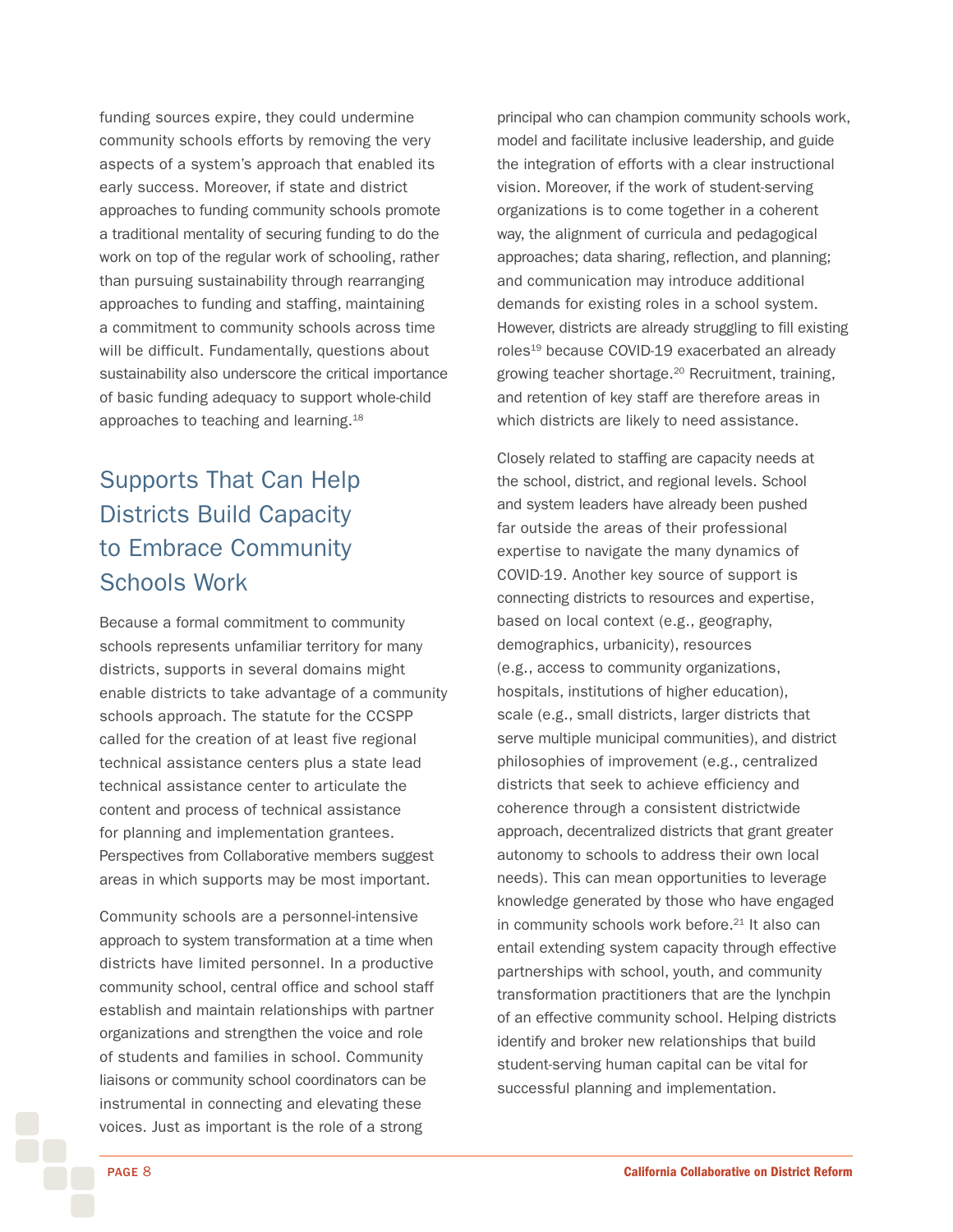#### <span id="page-8-0"></span>Considerations for Policymakers

Details in the design and implementation of the CCSPP by the California Department of Education (CDE) will shape the degree to which local education leaders can take advantage of the state's community schools investment. However, aspects of the current environment—coupled with past patterns of policymaking in the state—could undercut the potential for achieving and sustaining a coherent and responsive approach at the local level. For instance:

- ¡ A wave of separate funding streams, each with specific requirements for achieving siloed programmatic goals, can lead to fragmentation and compliance-oriented responses rather than sustained investments in collaborative staffing infrastructure and systems (e.g., community school coordinators), or the thoughtful integration of those goals and funds into the ongoing work of a district and its schools.
- **Investments in capacity building and implementation evaluation too often follow a piecemeal approach tied to a specific** improvement strategy or a "toolkit" of resources and guides without sufficient commitment to alignment and integration to support a system and developmental process of transformation.
- The infusion of onetime funds with relatively short timelines for implementation can lead to shortsighted resource allocation decisions that encumber budgets down the road and diffuse attention in unproductive ways. This is particularly problematic in the current situation, in which staffing shortages make it difficult to fill needed positions despite the allocation of new funds, and short-term solutions undermine the development of relationships that are so critical to effective and sustained improvement.
- Increases in student-level academic outcomes reflect multiple inputs and contributing factors that often are not sufficiently captured by the state's accountability system. For example, baseline inputs and attributes of the school community, including percentages of highly qualified teachers,<sup>22</sup> rates of teacher<sup>23</sup> and principal retention;<sup>24</sup> consistency of strong district and school leadership;<sup>25</sup> and community health and well-being<sup>26</sup> have demonstrated correlation to student academic success. Thus, implementation of community school strategies alone will not result in increased academic achievement without explicit attention to these important inputs and leading indicators of school change.<sup>27</sup>

To support the mindsets and behaviors described in this brief, we offer the following considerations for the CDE to monitor and support community schools grant recipients.

- **Develop a grant monitoring process that encourages and rewards focus, coherence, and alignment with existing** efforts. Metrics for evaluation should align with existing expectations for the Local Control Accountability Plan, as well as for emerging planning requirements for expanded learning opportunities, universal transitional kindergarten, and other aspects of California's P–12 education system. Moreover, metrics of successful student opportunities and outcomes in community schools should reflect the goals for the state's school system overall.
- Align technical assistance efforts for community schools with other support systems. Any supports provided for community schools through the five regional technical assistance centers should connect to the technical assistance provided through the statewide system of support, reinforcing the alignment of community school approaches with other improvement strategies. At the same time, we acknowledge that most school systems and state agencies do not have a deep experiential base with community schools to draw on. The state should therefore be expansive in the kinds of organizations that school leaders can turn to for expertise—including community-based organizations, higher education, and other districts, many of whom have been doing community schools work in California for decades.
- Look for ways to remove barriers that prevent community schools from working effectively. Successful collaboration across youth-serving organizations often requires data sharing, joint facility use, and fluid access to financial resources, yet bureaucratic obstacles frequently complicate district efforts to partner with others. For example, streamlining the bureaucratic processes for leasing school property can help district partners make use of facilities for students and families. And finding ways to facilitate shared data access and use between local housing authorities and districts can help ensure that student- and family-serving organizations have access to the information that will enable them to respond effectively to student needs. As CCSPP grantees embark on their work, the state should engage in a process of ongoing evidence collection and reflection to identify and remove barriers that emerge in the implementation process.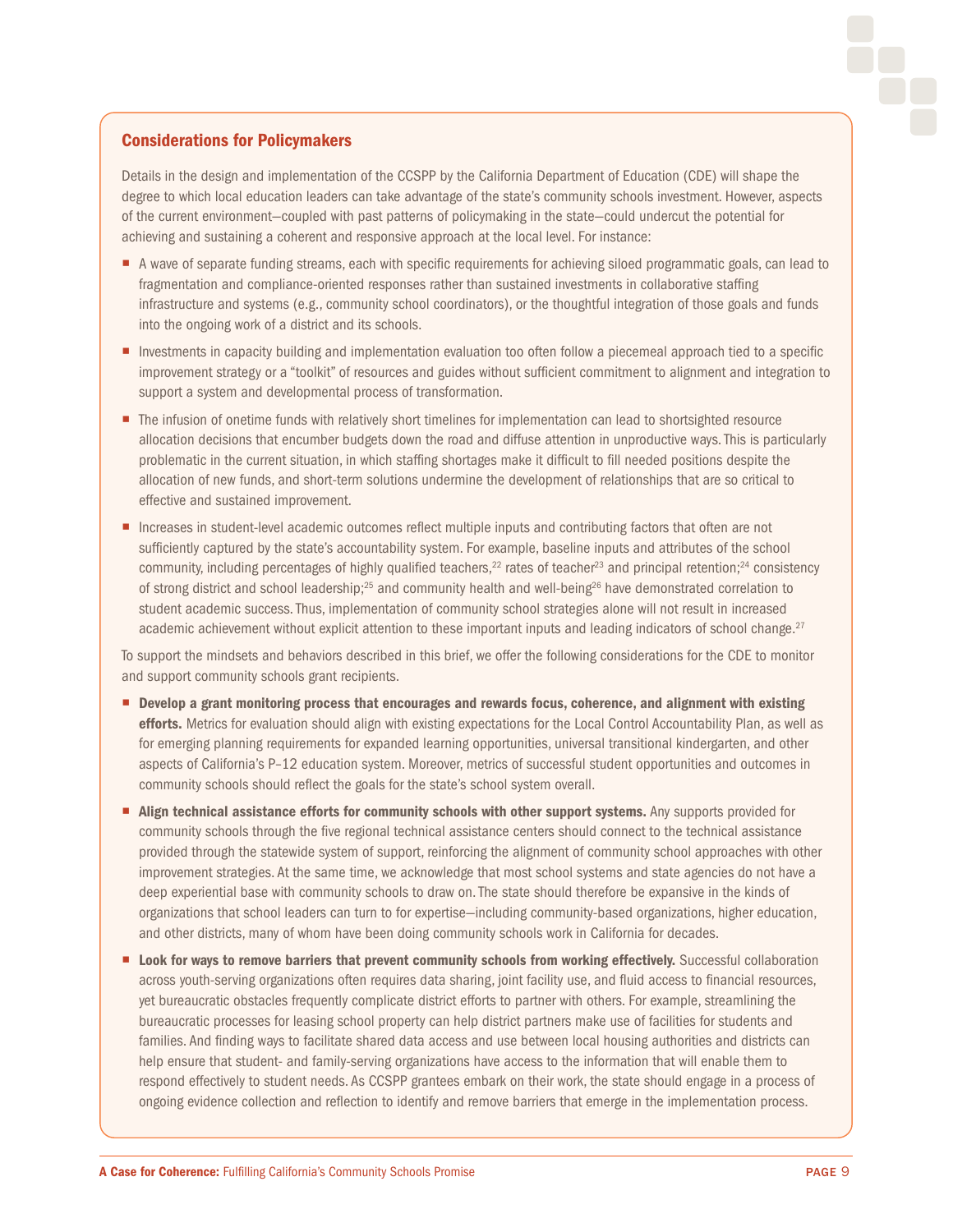## **Conclusion**

California is in the midst of a unique political and funding opportunity to fundamentally transform public education and ensure a whole-child, wholecommunity approach to effective teaching and learning. Although educators and youth-serving advocates have increasingly demanded resources and strategies that are part of a "community school strategy," there is an overwhelming sense of initiative overload and a confusing and incoherent array of supports. The risk is strong that new grant awards will unintentionally contribute to

## References

- Bradley, D., Naftzger, N., Mitrano, S., Sorenson, I., & Lenz, A. (2020). *Identifying key drivers of community schools: Lessons learned from the evaluation of the Chicago Community Schools Initiative.* American Institutes for Research. [https://www.air.org/sites/](https://www.air.org/sites/default/files/Identifying-Key-Drivers-of-Effective-Community-Schools-Chicago-March-2021.pdf) [default/files/Identifying-Key-Drivers-of-Effective-](https://www.air.org/sites/default/files/Identifying-Key-Drivers-of-Effective-Community-Schools-Chicago-March-2021.pdf)[Community-Schools-Chicago-March-2021.pdf](https://www.air.org/sites/default/files/Identifying-Key-Drivers-of-Effective-Community-Schools-Chicago-March-2021.pdf)
- Cardichon, J., Darling-Hammond, L., Yang, M., Scott, C., Shields, P. M., & Burns, D. (2020). *Inequitable opportunity to learn: Student access to certified and experienced teachers.* Learning Policy institute. [https://learningpolicyinstitute.org/sites/default/files/](https://learningpolicyinstitute.org/sites/default/files/product-files/CRDC_Teacher_Access_REPORT.pdf) [product-files/CRDC\\_Teacher\\_Access\\_REPORT.pdf](https://learningpolicyinstitute.org/sites/default/files/product-files/CRDC_Teacher_Access_REPORT.pdf)
- Carver-Thomas, D., Burns, D., Leung, M., & Ondrasek, N. (2022). *Teacher shortages during the pandemic: How California districts are responding.* Learning Policy Institute. [https://learningpolicyinstitute.org/sites/](https://learningpolicyinstitute.org/sites/default/files/product-files/Teacher_Shortages_During_Pandemic_REPORT.pdf) [default/files/product-files/Teacher\\_Shortages\\_](https://learningpolicyinstitute.org/sites/default/files/product-files/Teacher_Shortages_During_Pandemic_REPORT.pdf) [During\\_Pandemic\\_REPORT.pdf](https://learningpolicyinstitute.org/sites/default/files/product-files/Teacher_Shortages_During_Pandemic_REPORT.pdf)
- Carver-Thomas, D., Leung, M., & Burns, D. (2021). *California teachers and COVID-19: How the pandemic is impacting the teacher workforce.* Learning Policy Institute. [https://learningpolicyinstitute.org/sites/](https://learningpolicyinstitute.org/sites/default/files/product-files/California_COVID_Teacher_Workforce_REPORT.pdf) [default/files/product-files/California\\_COVID\\_](https://learningpolicyinstitute.org/sites/default/files/product-files/California_COVID_Teacher_Workforce_REPORT.pdf) [Teacher\\_Workforce\\_REPORT.pdf](https://learningpolicyinstitute.org/sites/default/files/product-files/California_COVID_Teacher_Workforce_REPORT.pdf)
- Carver-Thomas, D., & Darling-Hammond, L. (2017). *Teacher turnover: Why it matters and what we can*  do about it. Learning Policy Institute. [https://](https://learningpolicyinstitute.org/sites/default/files/product-files/Teacher_Turnover_REPORT.pdf) [learningpolicyinstitute.org/sites/default/files/](https://learningpolicyinstitute.org/sites/default/files/product-files/Teacher_Turnover_REPORT.pdf) [product-files/Teacher\\_Turnover\\_REPORT.pdf](https://learningpolicyinstitute.org/sites/default/files/product-files/Teacher_Turnover_REPORT.pdf)
- Cohn, C. A. (2021, September). An impossible position: How the COVID-19 pandemic has shone an even bigger spotlight on superintendent leadership in America's public schools. *School Administrator.* [http://my.aasa.org/AASA/Resources/](http://my.aasa.org/AASA/Resources/SAMag/2021/Sep21/Cohn.aspx) [SAMag/2021/Sep21/Cohn.aspx](http://my.aasa.org/AASA/Resources/SAMag/2021/Sep21/Cohn.aspx)

fragmentation and shortsighted actions driven by grant deadlines rather than the principles of effective relationship building and strategic planning. If districts can recognize and build on their existing strengths, carefully center their work on a clear vision, develop plans to sustain their efforts across time, and maintain a laser focus on improving opportunities and outcomes for youth, the opportunity for true system transformation could bear fruit for the youth who need it most.

- Darling-Hammond, L., Furger, R., Shields, P. M., & Sutcher, L. (2016). *Addressing California's emerging teacher shortage: An analysis of sources and solutions.* Learning Policy Institute. [https://](https://learningpolicyinstitute.org/sites/default/files/product-files/LPI-Report-AddressingCA_TeacherShortage.pdf) [learningpolicyinstitute.org/sites/default/files/](https://learningpolicyinstitute.org/sites/default/files/product-files/LPI-Report-AddressingCA_TeacherShortage.pdf) [product-files/LPI-Report-AddressingCA\\_](https://learningpolicyinstitute.org/sites/default/files/product-files/LPI-Report-AddressingCA_TeacherShortage.pdf) [TeacherShortage.pdf](https://learningpolicyinstitute.org/sites/default/files/product-files/LPI-Report-AddressingCA_TeacherShortage.pdf)
- Davis, W., Chang, A., Zamora, K., & Dorning, C. (2021). Teachers thought 2021 would be better. Instead, some say it's their toughest year yet. NPR. [https://](https://www.npr.org/2021/12/23/1067077413/teachers-pandemic-school-classroom-return-to-in-person-learning) [www.npr.org/2021/12/23/1067077413/teachers](https://www.npr.org/2021/12/23/1067077413/teachers-pandemic-school-classroom-return-to-in-person-learning)[pandemic-school-classroom-return-to-in-person](https://www.npr.org/2021/12/23/1067077413/teachers-pandemic-school-classroom-return-to-in-person-learning)[learning](https://www.npr.org/2021/12/23/1067077413/teachers-pandemic-school-classroom-return-to-in-person-learning)
- Detterman, R., Ventura, J., Rosenthal, L., & Berrick, K. (2019). *Unconditional education: Supporting schools to serve all students.* Oxford University Press.
- Dorn, E., Hancock, B., Sarakatsannis, J., & Viruleg, E. (2021). *COVID-19 and education: The lingering effects of unfinished learning.* McKinsey & Company. [https://www.mckinsey.com/industries/education/](https://www.mckinsey.com/industries/education/our-insights/covid-19-and-education-the-lingering-effects-of-unfinished-learning) [our-insights/covid-19-and-education-the-lingering](https://www.mckinsey.com/industries/education/our-insights/covid-19-and-education-the-lingering-effects-of-unfinished-learning)[effects-of-unfinished-learning](https://www.mckinsey.com/industries/education/our-insights/covid-19-and-education-the-lingering-effects-of-unfinished-learning)
- Dryfoos, J. G. (1998). *A look at community schools in 1998.* National Center for Schools & Communities. <https://files.eric.ed.gov/fulltext/ED423034.pdf>
- Grissom, J. A., Egalite, A. J., & Lindsay, C. A. (2021). *How principals affect students and schools: A systematic synthesis of two decades of research.* The Wallace Foundation. [https://www.wallacefoundation.](https://www.wallacefoundation.org/knowledge-center/Documents/How-Principals-Affect-Students-and-Schools.pdf) [org/knowledge-center/Documents/How-Principals-](https://www.wallacefoundation.org/knowledge-center/Documents/How-Principals-Affect-Students-and-Schools.pdf)[Affect-Students-and-Schools.pdf](https://www.wallacefoundation.org/knowledge-center/Documents/How-Principals-Affect-Students-and-Schools.pdf)
- Hahnel, C., Hough, H. J., & Willis, J. (2020). *Securing and protecting education funding in California.* Policy Analysis for California Education. [https://](https://edpolicyinca.org/publications/securing-and-protecting-education-funding-california) [edpolicyinca.org/publications/securing-and](https://edpolicyinca.org/publications/securing-and-protecting-education-funding-california)[protecting-education-funding-california](https://edpolicyinca.org/publications/securing-and-protecting-education-funding-california)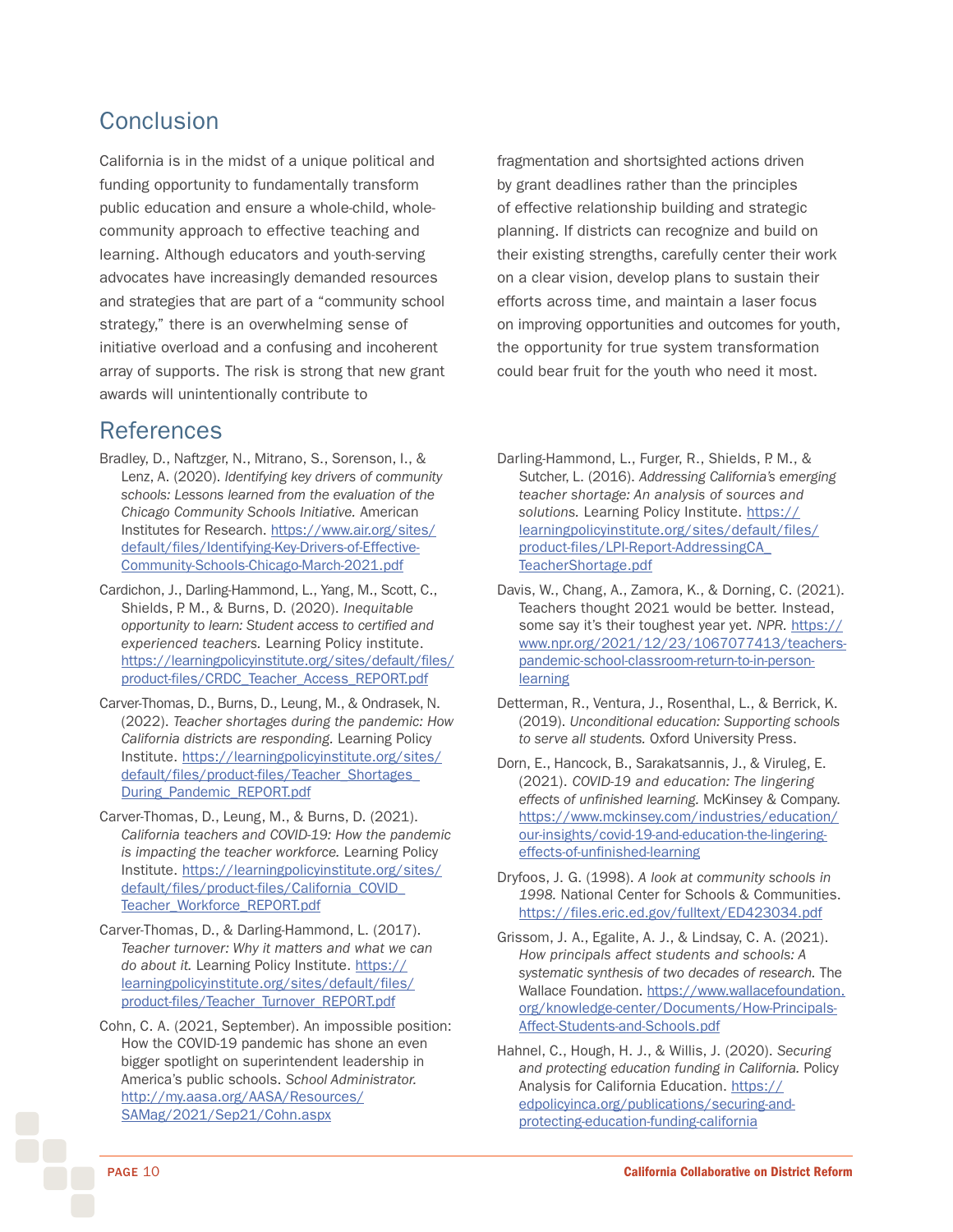Ishimaru, A. M. (2019). *Just schools: Building equitable collaborations with families and communities.* Teachers College Press.

Johnston, W. R., Engberg, J., Opper, I. M., Sontag-Padilla, L., & Xenakis, L. (2020). *Illustrating the promise of community schools: An assessment of the impact of the New York City Community Schools Initiative.* RAND Corporation. [https://www.rand.org/](https://www.rand.org/pubs/research_reports/RR3245.html) [pubs/research\\_reports/RR3245.html](https://www.rand.org/pubs/research_reports/RR3245.html)

Kimner, H. (2020). *Community schools: A COVID-19 recovery strategy.* Policy Analysis for California Education. [https://edpolicyinca.org/publications/](https://edpolicyinca.org/publications/community-schools) [community-schools](https://edpolicyinca.org/publications/community-schools)

Kimner, H., Maysonet, L., & Winthrop, R. (2022). *Community schools and a critical moment in the fight against education inequality.* The Brookings Institution. [https://www.brookings.edu/blog/](https://www.brookings.edu/blog/education-plus-development/2022/03/08/community-schools-and-a-critical-moment-in-the-fight-against-education-inequality/) [education-plus-development/2022/03/08/](https://www.brookings.edu/blog/education-plus-development/2022/03/08/community-schools-and-a-critical-moment-in-the-fight-against-education-inequality/) [community-schools-and-a-critical-moment-in](https://www.brookings.edu/blog/education-plus-development/2022/03/08/community-schools-and-a-critical-moment-in-the-fight-against-education-inequality/)[the-fight-against-education-inequality/](https://www.brookings.edu/blog/education-plus-development/2022/03/08/community-schools-and-a-critical-moment-in-the-fight-against-education-inequality/)

Kuhfeld, M., Tarasawa, B., Johnson, A., Ruzek, E., & Lewis, K. (2020). *Learning during COVID-19: Initial findings on students' reading and math achievement and growth.* NWEA Collaborative for Student Growth. [https://www.nwea.org/content/uploads/2020/11/](https://www.nwea.org/content/uploads/2020/11/Collaborative-brief-Learning-during-COVID-19.NOV2020.pdf) [Collaborative-brief-Learning-during-COVID-19.](https://www.nwea.org/content/uploads/2020/11/Collaborative-brief-Learning-during-COVID-19.NOV2020.pdf) [NOV2020.pdf](https://www.nwea.org/content/uploads/2020/11/Collaborative-brief-Learning-during-COVID-19.NOV2020.pdf)

Leithwood, K., Louis, K. S., Anderson, S. A., & Wahlstrom, K. (2004). *How leadership influences student learning.* The Center for Applied Research and Educational Improvement, The Ontario Institute for Studies in Education at the University of Toronto, and The Wallace Foundation. [https://www.](https://www.wallacefoundation.org/knowledge-center/Documents/How-Leadership-Influences-Student-Learning.pdf) [wallacefoundation.org/knowledge-center/](https://www.wallacefoundation.org/knowledge-center/Documents/How-Leadership-Influences-Student-Learning.pdf) [Documents/How-Leadership-Influences-Student-](https://www.wallacefoundation.org/knowledge-center/Documents/How-Leadership-Influences-Student-Learning.pdf)[Learning.pdf](https://www.wallacefoundation.org/knowledge-center/Documents/How-Leadership-Influences-Student-Learning.pdf)

Levin, S., & Bradley, K. (2019). *Understanding and addressing principal turnover: A review of the research.* National Association of Secondary School Principals and Learning Policy Institute. [https://](https://learningpolicyinstitute.org/sites/default/files/product-files/NASSP_LPI_Principal_Turnover_Research_Review_REPORT.pdf) [learningpolicyinstitute.org/sites/default/files/](https://learningpolicyinstitute.org/sites/default/files/product-files/NASSP_LPI_Principal_Turnover_Research_Review_REPORT.pdf) [product-files/NASSP\\_LPI\\_Principal\\_Turnover\\_](https://learningpolicyinstitute.org/sites/default/files/product-files/NASSP_LPI_Principal_Turnover_Research_Review_REPORT.pdf) [Research\\_Review\\_REPORT.pdf](https://learningpolicyinstitute.org/sites/default/files/product-files/NASSP_LPI_Principal_Turnover_Research_Review_REPORT.pdf)

Linked Learning Alliance & UCLA Center for Community Schooling. (2021). *Linked learning and community schools: Preparing all students for college, career, and civic life.* [https://d985fra41m798.cloudfront.](https://d985fra41m798.cloudfront.net/resources/LL_CommSchools.pdf?mtime=20210224142438) [net/resources/LL\\_CommSchools.](https://d985fra41m798.cloudfront.net/resources/LL_CommSchools.pdf?mtime=20210224142438) [pdf?mtime=20210224142438](https://d985fra41m798.cloudfront.net/resources/LL_CommSchools.pdf?mtime=20210224142438)

Loeb, S., Bryk, A., & Hanushek, E. (2008). Getting down to facts: School finance and governance in California. *Education Finance and Policy, 3*(1), 1–19.

- Maier, A., Daniel, J., Oakes, J., & Lam, L. (2017). *Community schools as an effective improvement strategy: A review of the evidence.* Learning Policy Institute. [https://learningpolicyinstitute.org/sites/](https://learningpolicyinstitute.org/sites/default/files/product-files/Community_Schools_Effective_REPORT.pdf) default/files/product-files/Community\_Schools [Effective\\_REPORT.pdf](https://learningpolicyinstitute.org/sites/default/files/product-files/Community_Schools_Effective_REPORT.pdf)
- McLaughlin, M., Fehrer, K., & Leos-Urbel, J. (2020). *The way we do school: The making of Oakland's full-service community schools district.* Harvard Education Press.
- O'Day, J., & Marsden, D. (2022). *Educational leadership in crisis: Reflections from a pandemic.* California Collaborative on District Reform. [https://](https://cacollaborative.org/sites/default/files/2022-01/CA_Collaborative_COVID_Leadership.pdf) [cacollaborative.org/sites/default/files/2022-01/](https://cacollaborative.org/sites/default/files/2022-01/CA_Collaborative_COVID_Leadership.pdf) [CA\\_Collaborative\\_COVID\\_Leadership.pdf](https://cacollaborative.org/sites/default/files/2022-01/CA_Collaborative_COVID_Leadership.pdf)

Osher, D., Cantor, P., Berg, J., Steyer, L., & Rose, T. (2018). Drivers of human development: How relationships and context shape learning and development. *Applied Developmental Science, 24*(1), 6–36. [https://doi.org/10.1080/10888691.2017.13](https://doi.org/10.1080/10888691.2017.1398650) [98650](https://doi.org/10.1080/10888691.2017.1398650)

Pier, L., Hough, H., Christian, M., Bookman, N., Wilkenfeld, B., & Miller, R. (2021, January 25). *COVID-19 and the educational equity crisis: Evidence on learning loss from the CORE Data Collaborative* [Commentary]. Policy Analysis for California Education. [https://edpolicyinca.org/newsroom/](https://edpolicyinca.org/newsroom/covid-19-and-educational-equity-crisis) [covid-19-and-educational-equity-crisis](https://edpolicyinca.org/newsroom/covid-19-and-educational-equity-crisis)

Quinn, J., & Blank, M. J. (2020). Twenty years, ten lessons: Community schools as an equitable school improvement strategy. *Voices in Urban Education, 49*(2), 44–53. [https://steinhardt.nyu.edu/sites/](https://steinhardt.nyu.edu/sites/default/files/2020-10/Twenty%20Years%2C%20Ten%20Lessons.pdf) [default/files/2020-10/Twenty%20Years%2C%20](https://steinhardt.nyu.edu/sites/default/files/2020-10/Twenty%20Years%2C%20Ten%20Lessons.pdf) [Ten%20Lessons.pdf](https://steinhardt.nyu.edu/sites/default/files/2020-10/Twenty%20Years%2C%20Ten%20Lessons.pdf)

- Sutcher, L., Darling-Hammond, L., & Carver-Thomas, D. (2016). *A coming crisis in teaching? Teacher supply, demand, and shortages in the U.S.* Learning Policy Institute. [https://learningpolicyinstitute.org/sites/](https://learningpolicyinstitute.org/sites/default/files/product-files/A_Coming_Crisis_in_Teaching_REPORT.pdf) [default/files/product-files/A\\_Coming\\_Crisis\\_in\\_](https://learningpolicyinstitute.org/sites/default/files/product-files/A_Coming_Crisis_in_Teaching_REPORT.pdf) [Teaching\\_REPORT.pdf](https://learningpolicyinstitute.org/sites/default/files/product-files/A_Coming_Crisis_in_Teaching_REPORT.pdf)
- Vance, F., Wolforth, S., & Kimner, H. (2021). *Expanded learning partnerships: A foundation for rebuilding to support the whole child.* Policy Analysis for California Education. [https://www.edpolicyinca.org/sites/](https://www.edpolicyinca.org/sites/default/files/2021-01/pb_vance_1_feb21.pdf) [default/files/2021-01/pb\\_vance\\_1\\_feb21.pdf](https://www.edpolicyinca.org/sites/default/files/2021-01/pb_vance_1_feb21.pdf)